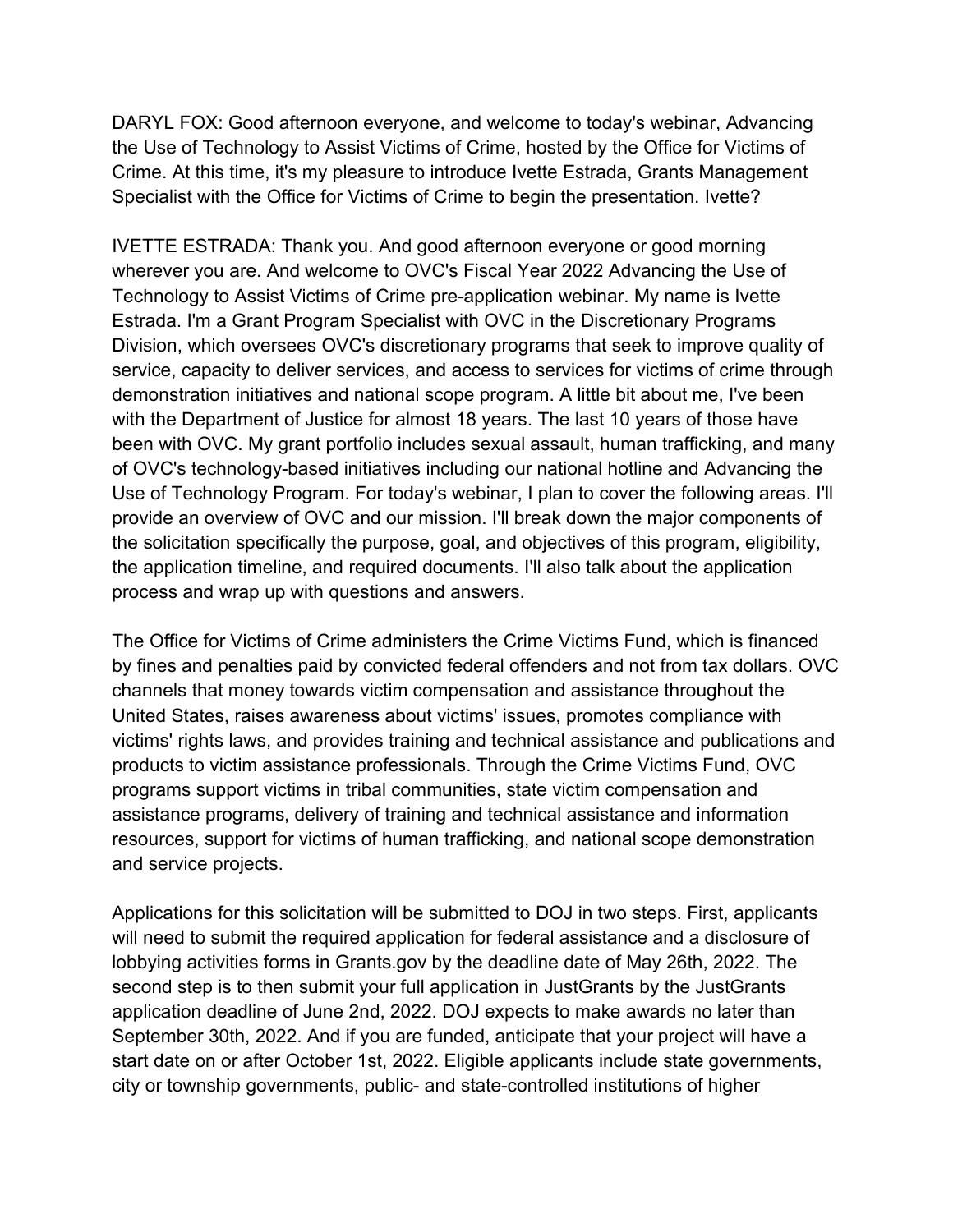education, county governments, Native American Tribal organizations other than federally recognized tribal governments, Native American Tribal governments federally recognized, nonprofits having a 501(c)(3) status with the IRS other than institutions of higher ed, nonprofits that do not have a 501(c)(3) status with the IRS other than institutions of higher ed, private institutions of higher education, and other. And for purposes of the solicitation, the category other means any state of the United States, the District of Columbia, the Commonwealth of Puerto Rico, the Virgin Islands, Guam, American Samoa, and the Commonwealth of the Northern Mariana Islands are all eligible to apply. OVC is interested in applications that demonstrate innovative strategies to create, expand, or enhance the use of technology to interact directly with crime victims, improve the quality of services, and improve the accessibility and responsiveness of victim service organizations.

Note that this solicitation has funded national hotlines in the past. However, this year, OVC created a separate solicitation titled Building Capacity of National Crisis Hotlines that focuses solely on enhancing or expanding the capacity of national hotlines. And that funding opportunity for the national hotline was posted on April 20th, so you can find the solicitation on OVC's website. So for the purposes of this program, it will focus only on innovative technology solutions that improve and increase access to victim services. There are a couple of focus areas in the solicitation as well, so applicants are encouraged to focus on but are not limited to applications that focus on addressing online gender-based abuse and harassment, offering program or services that respond to online facilitated gender-based violence, and using technology to make services safe and more accessible and that reach communities that are traditionally underserved.

The goals of this program are to increase access to victim services and improve the quality of services as well as build the capacity of victim service providers to meet the needs of crime survivors through technological innovation. Applicants will achieve these goals through the following six objectives. Conduct strategic planning activities to identify gaps in technology that can be enhanced by building the organization's technological capacity. Implement technological enhancements to strengthen the organization's response to victims that will ensure high-quality services that are centered in victim safety and confidentiality and privacy as well. Support staff through training on the technology platform, and the organization's confidentiality and privacy guidelines appropriate to the services provided and populations served. The other objectives are to engage with local, state, and community stakeholders to share information, resources, and lessons learned; provide training and public awareness activities for professionals and community members just to increase awareness of the program; conduct data collection; and engage in evaluation activities to determine the effectiveness of the program and whether it is meeting the identified goals and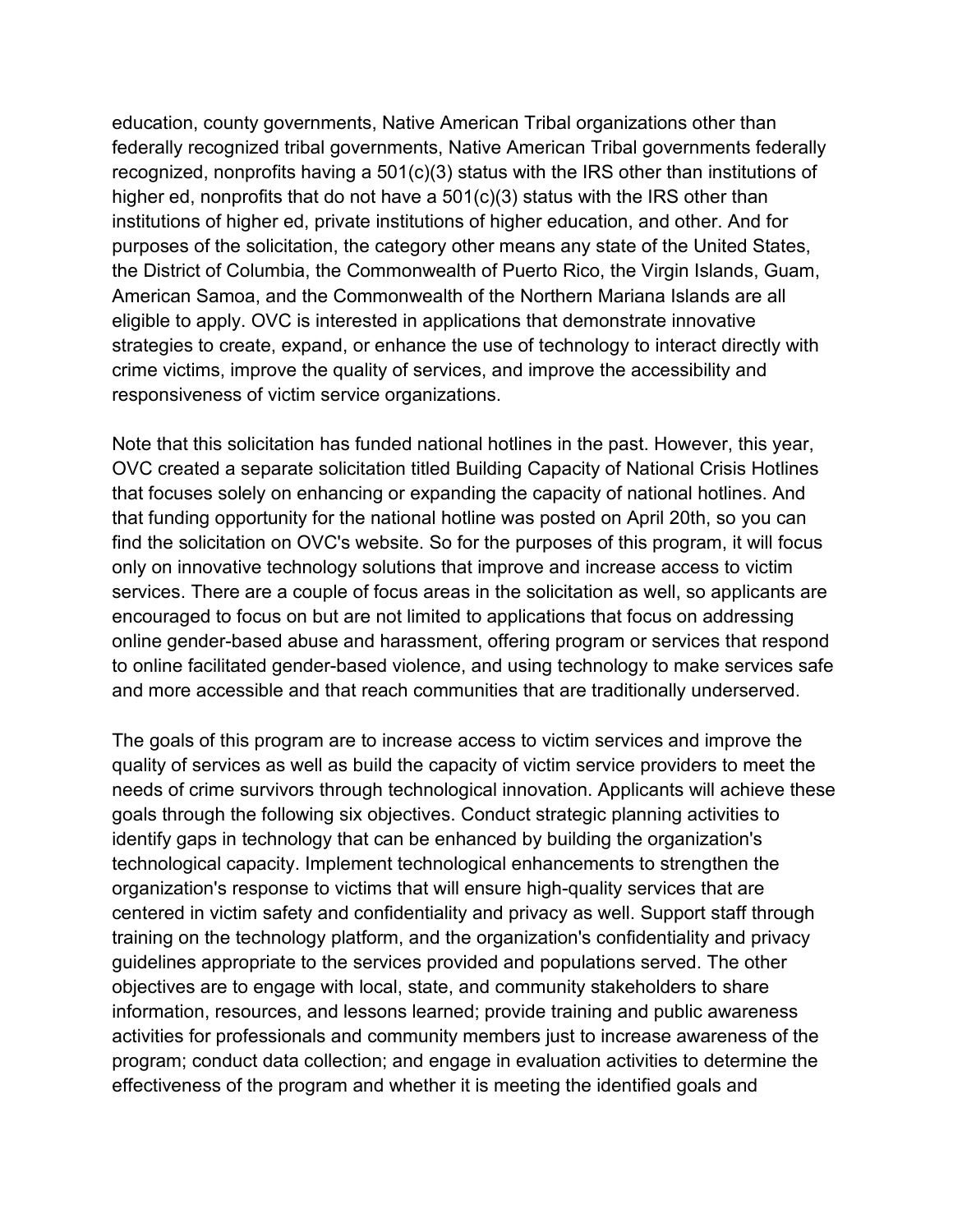objectives. Perfect. The deliverables can be the development of web applications, management information systems, interactive websites, or any improvement or enhancement that uses technology to provide the service or support the program. Additional grant deliverables include establishment of criteria to best determine strategies and effective collaboration models for planning, implementing, and evaluating the proposed technological innovation; development of a staff training plan; development of outreach and public awareness strategies; development of a training and technical assistance plan; development of an evaluation plan to measure project effectiveness; and achieving the goals, objectives, and any identified outcomes; and signed letters of intent or MOUs with key partners.

OJP is committed to advancing work that promotes civil rights and racial equity, increases access to justice, supports crime victims and individuals impacted by the justice system, strengthens community safety and protects the public from crime and evolving threats, and builds trust between law enforcement and the community. Priority consideration supporting Executive Order 13985: Advancing Racial Equity and Support for Underserved Communities through the Federal Government. So consistent with this executive term--I'm sorry, this executive order. The term underserved community refers to a population sharing a particular characteristic as well as a geographic community that has been systematically denied a full opportunity to participate in aspects of economic, social, and civic life, or whose members have been historically underserved, marginalized, and adversely affected by inequality. Such communities include, among others, Black people, Hispanics, and Latino people, Native American and other indigenous peoples of North America, Asian Americans, Native Hawaiians, and Pacific Islanders. In support of this executive order, OJP will give priority consideration to A, applications that include projects that will promote racial equity and the removal of barriers to access an opportunity for communities that have been historically underserved, marginalized, and adversely affected by inequality when making award decisions. To receive consideration under priority A, the applicant must describe how the proposed project will address potential inequities and barriers to equal opportunity and/or contribute to greater access to services for underserved and historically marginalized populations.

OJP will also give priority consideration under area B to applicants that can demonstrate that their capabilities and competencies for implementing their proposed projects are enhanced because the applicant or at least one proposed subrecipient that will receive at least 30% of the requested funding identifies as a culturally specific organization. So to receive this additional priority consideration, applicants must describe how being a culturally specific organization or funding the culturally specific subrecipient organization will enhance their ability to implement the proposed project and should also specify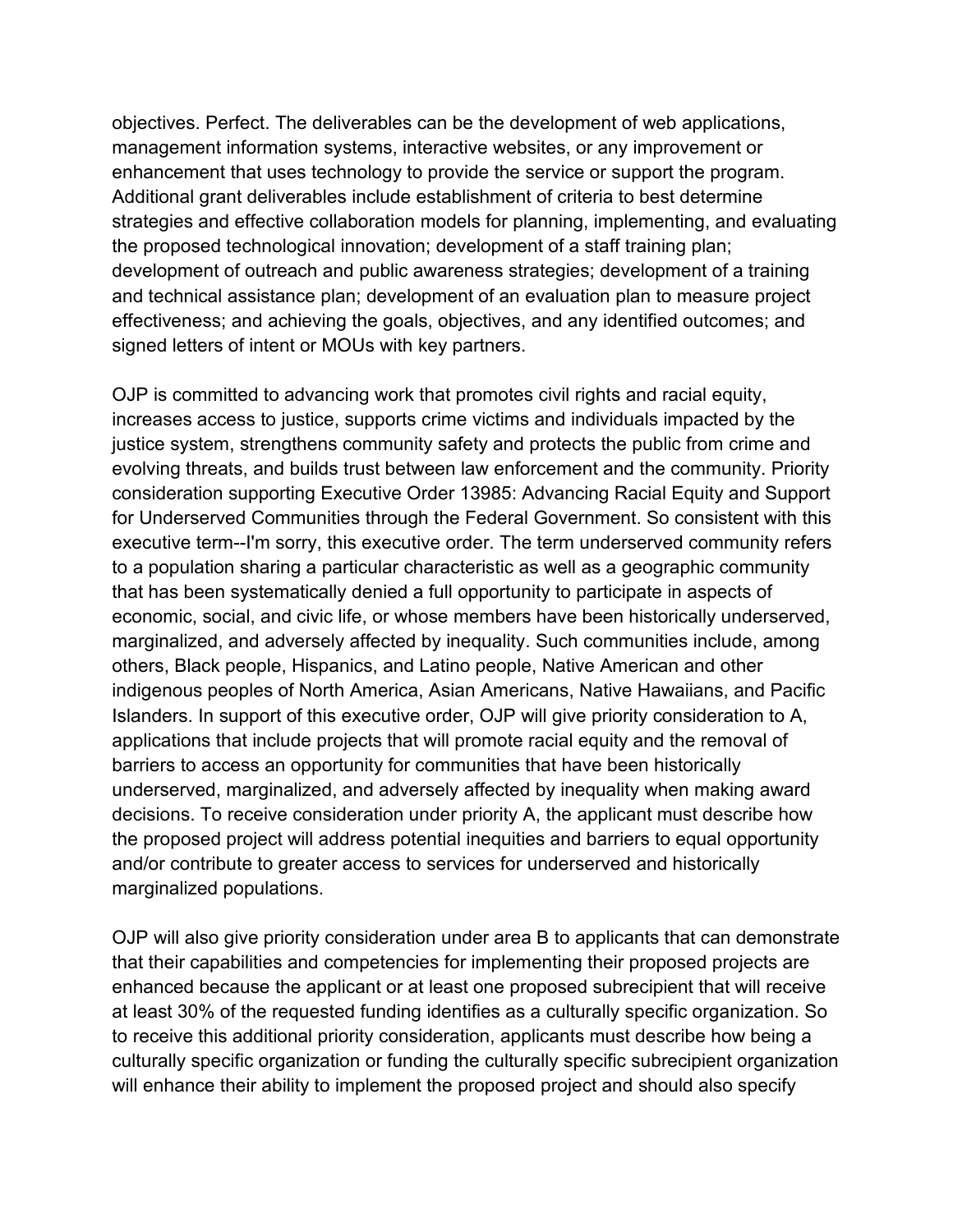which culturally specific populations are intended or expected to be served or to have their needs addressed under their proposed project. Note that addressing these priority areas is one of many factors that OJP considers in making funding decisions. Receiving priority consideration for one or more of these priority areas is not a guarantee of an award. If you choose to be considered under one or both priority areas, you will need to document this in your proposal abstract which I will talk more about shortly.

The federal award amount information. The total amount that has been allocated toward this program is \$3 million. OVC expects to make four awards under this program at no more than \$750,000 for each award. So that's the maximum that you can apply for is \$750,000. However, you do not need to request the full amount. These are three-year awards. If you are funded, again, your award start date will be October 1st, 2022. OVC may in certain cases provide additional funding in future years to awards made under this solicitation through continuation awards. OJP will consider among other factors, OJP's strategic priorities, the recipient's overall management of the award, and the award-funded work's progress when making continuation award decisions. And all awards are subject to the availability of appropriated funds and to any modification or additional requirements that may be imposed by law. OVC may choose to make discretionary awards in the form of grants or cooperative agreements. OVC expects to make awards under this solicitation as a cooperative agreement, which means that substantial involvement is expected between OVC and the award recipient when carrying out project activities. Generally under cooperative agreement awards, the responsibility for the day-to-day conduct of the funded project rests with the recipient in implementing the funded and approved proposal and budget, as well as the award terms and conditions. And then the responsibility for oversight and redirection of the project if necessary rests with OVC. So if you are awarded, you will be required to work with the assigned OVC Grant Manager, who is OVC's authorized representative responsible for ensuring the successful management of the award during the project performance. Okay.

We'll now transition to application and submission information. The following application elements must be included in the application submission for an application to meet the basic minimum requirements to advance to peer review and receive consideration for funding. So the first is the proposal abstract, the proposal narrative, and then the budget worksheet and budget narrative, so those three must be included in your application to be considered for funding. Applications that meet basic minimum requirements will be evaluated by peer reviewers. On this slide, you'll also see under the proposal narrative and budget, there are review criteria or percentages right next to these sections. So for example, the description of the issue is 20%, project design is 35%, capabilities and competencies 20%, data collection 10%, and the budget 15%. If you fail to submit any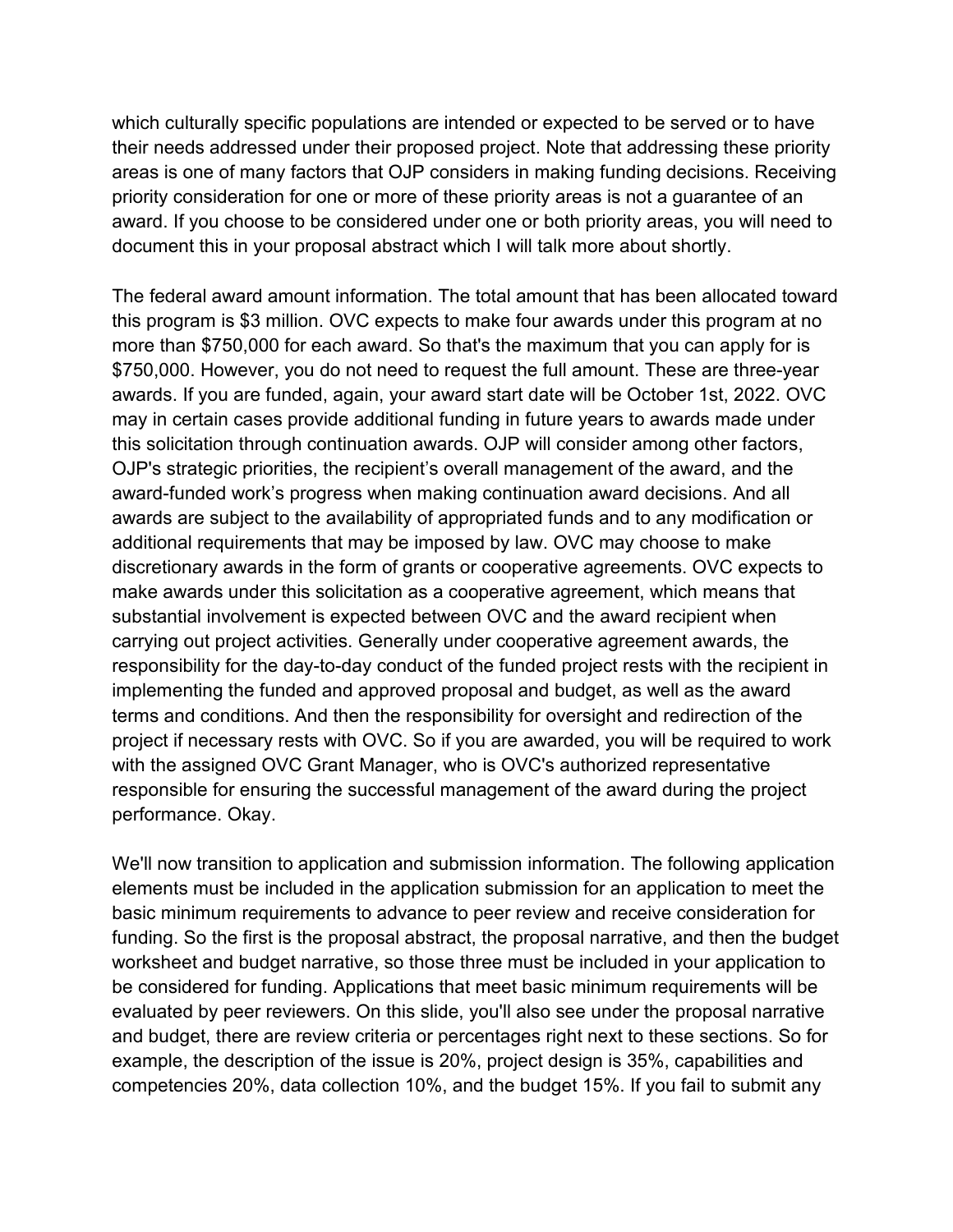of the required documents, your application will not be considered for funding. And I'll go through each of these documents. A proposal abstract of no more than 400 words should be submitted and it should summarize the proposed project to include the purpose of the project, the primary activities, the expected outcomes, the service area, intended beneficiaries, and subrecipients if known. And all of this will be completed in the JustGrants web-based form. This abstract should be written in the third person and it will be made publicly available on the OJP website if the project is awarded. And if you are requesting priority consideration, you'll need to indicate the priority area, either 1A and/or 1B. So if you're applying for that consideration, you'll want to include it here in the proposal abstract.

The proposal narrative should be submitted as an attachment in JustGrants. The narrative document should be double-spaced, using a standard 12-point Times New Roman font, have no less than 1-inch margins, and should not exceed 25 pages. The pages should be numbered. So you'll want to adhere to all of these formatting requirements. And again, if the proposal narrative fails to comply with these length restrictions, OVC may consider such noncompliance in peer review and in final award decision. The following sections must be included as part of the proposal narrative and that is the description of the issue, project design, capabilities and competencies, and a data collection plan. Each section has a review criteria. So it's really important to address all four sections. And one application tip is to outline all of the grant requirements and make a plan to fulfill each and every requirement so that you don't miss any of these sections. The description of the issue is the first section under the proposal narrative. You will want to describe the significance and value of your proposed project, include data to provide evidence that the need for the effort exists, as well as demonstrate the scope and size of the need. You'll also want to describe how this funding opportunity will help address the issues that are stated in this section. You'll want to also address how your proposed project will address gaps and services and not duplicate any existing program.

For the project design and implementation section, your proposed strategy should address the needs identified in the previous description of the issue section, and include goals, objectives, and activities that are aligned with the solicitation goals and objectives which I covered in the previous slides. You want to create solid goals and ensure that your objectives are specific, measurable, attainable, realistic, and time bound. In this section, you are also required to provide a timetable just indicating roughly when activities or project milestones are to be accomplished. You'll want to set a realistic timeline to implement your strategy and remember that the timeframe should cover the duration of the 36-month project period. Finally, and we probably should have added this to the slide but if you are seeking priority consideration for area 1A, you should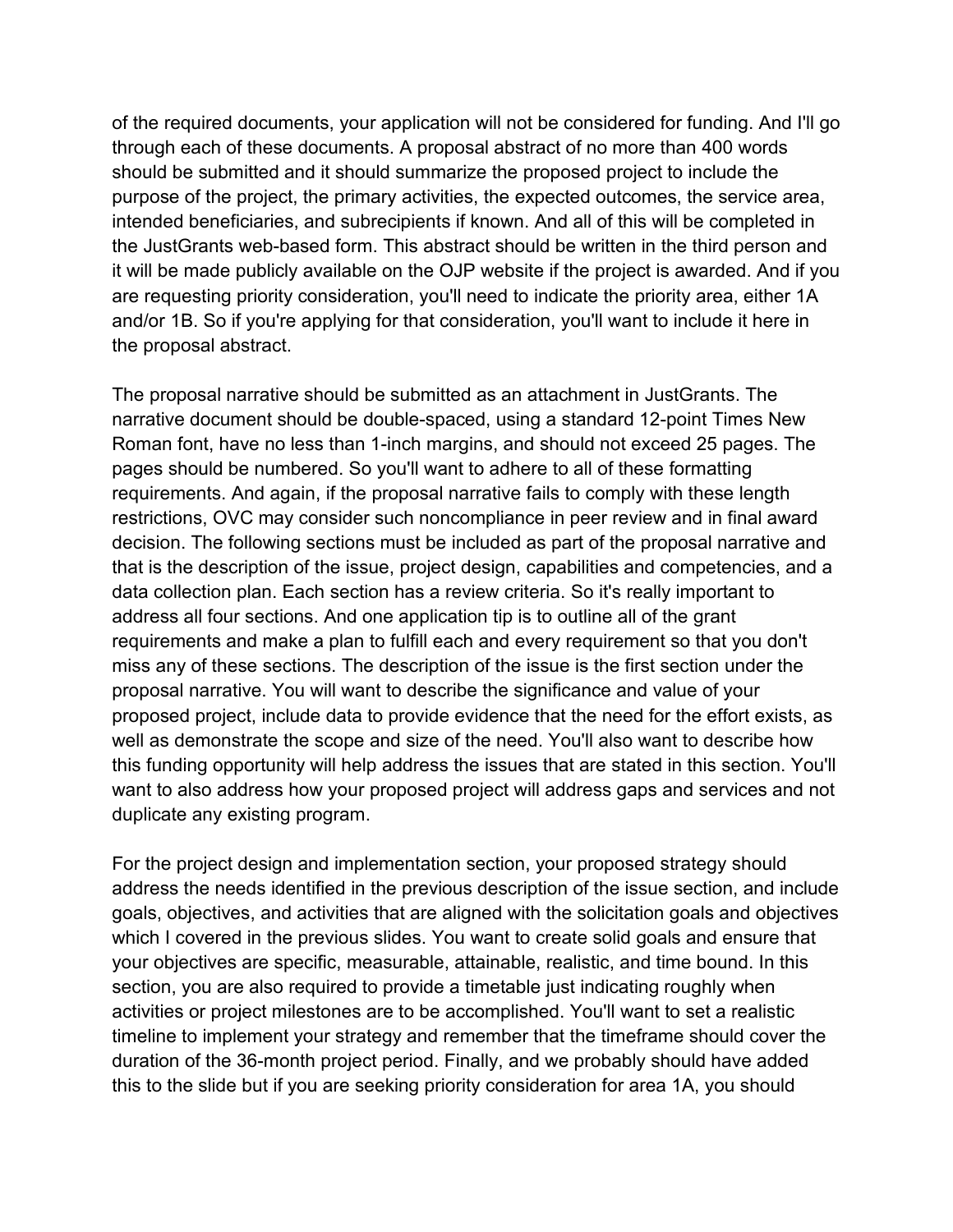address within this section how the proposed project will promote racial equity and/or the removal of barriers to access and opportunity for communities that have been historically underserved.

Applicants should describe its capabilities and competencies to accomplish the goals and objectives of their proposed project, such as describing the management structure of the program, how the program will be managed, and background information of personnel responsible for managing and implementing the project. You can include an organizational chart or information describing personnel. A list of the proposed staff members that will be involved in the project should also be included and if additional staff will be hired, applicants should identify the selection criteria. The project director must also have both the substantive expertise and experience to perform crucial leadership functions and sufficient time to devote to the project to provide the needed guidance and supervision. Job descriptions and copies of resumes for proposed key staff positions should be included as separate attachment. Finally, if you are seeking priority consideration under 1B, you should describe within this section how being a culturally specific organization or funding a culturally specific subrecipient organization at a minimum of 30% of the project budget will enhance your ability to implement the proposed project.

Performance measures are parameters against which progress toward goals can be assessed and consist of your program's inputs, activities, outputs, and outcome. While this data satisfies the reporting requirements of your grant, it also provides an excellent opportunity to assess your program and your agency's processes. As a first step, review your program's performance measures, focusing on the numbers, narrative, or other data you will need to collect to answer the questions posed by OVC. Once you have a firm understanding of the types of data you will collect, you can then formulate a plan for how your organization will collect data and report back to OVC. The performance measures for this solicitation can be found on our website at ovc.ojp.gov. But in this section of your proposal, you will want to describe the process for measuring and reporting project performance. You'll want to identify who will collect the data and who's responsible for reporting on performance measurements. And you'll describe how the information will be used to guide and evaluate the impact of the project. If you are funded, OVC will require award recipients to submit quarterly performance measure data in the performance measurement tool, and separately submit semi-annual reports in JustGrants. And OVC can provide further guidance on the post-award submission process if you are selected for an award.

The budget worksheet and budget narrative. You will complete the budget in JustGrants through the web-based form. You will want to break out costs by year reflecting 36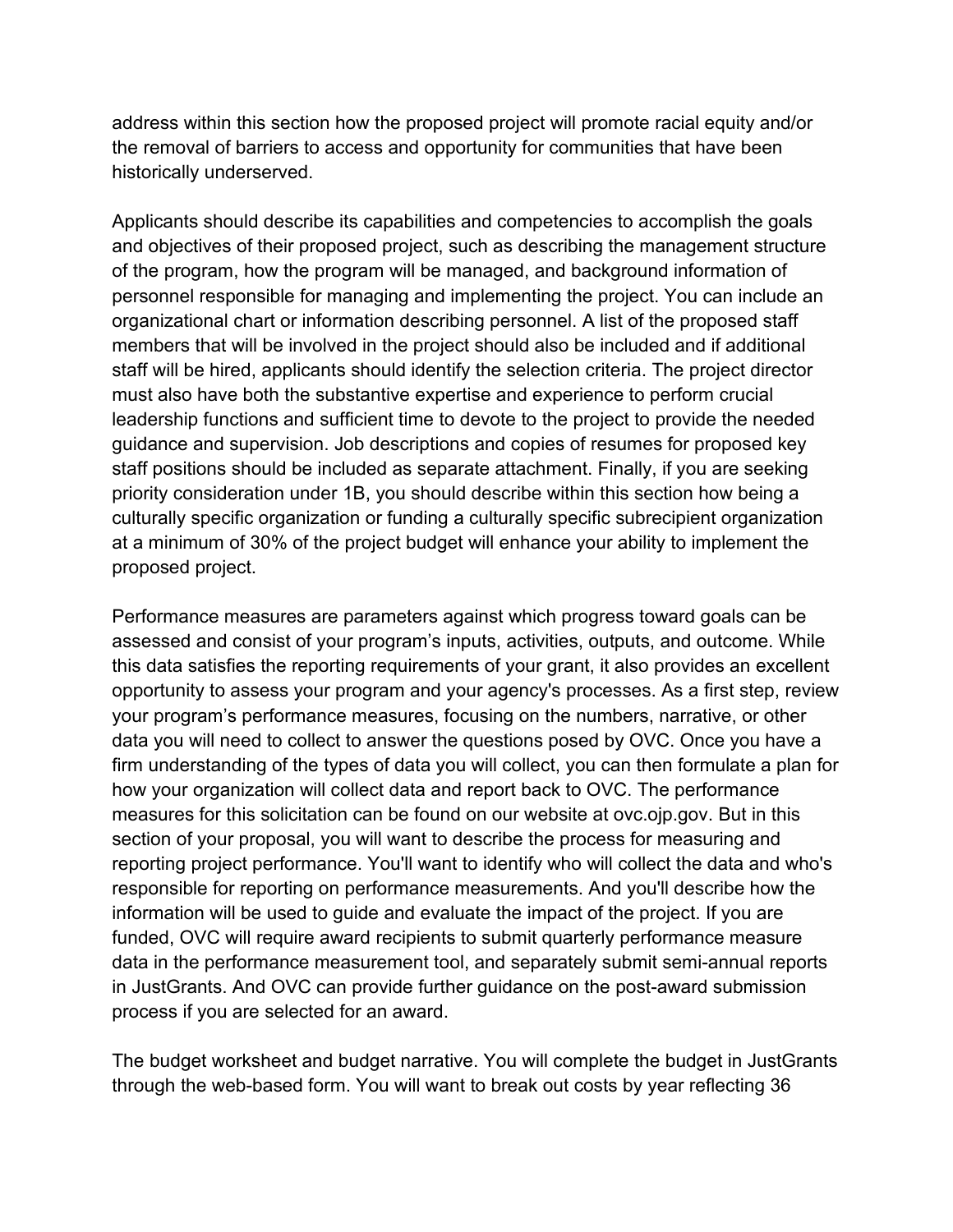months total of project activity. The budget should also be mathematically sound and aligned with the project design and information described in your proposal narrative. If you are seeking priority consideration under 1B, based on the identification of at least one proposed subrecipient as a culturally specific organization, the funding for the subrecipient in the web-based form must be a minimum of 30% of the award funding. The budget narrative must also describe how the activities that will be funded with the minimum 30% to the subrecipient relate to the priority consideration requested under priority area 1B and described in the capabilities and competencies section under the proposed narrative. Just like your objectives need to be smart, so does your budget. So your budget also needs to be specific, measurable, achievable, relevant, and time bound. This means that you'll want to be specific when listing all your subcategories. When you utilize the web-based budget form you'll be able to adhere to measuring your budget appropriately, this is under the computation column of the budget. And to ensure that your budget items are achievable, your budget needs to make sense. So for example, is there enough work for your Project Director to be hired at a full-time basis? On the flip side, do you have ample resources included in your budget to meet the objectives? If there is required training for two staff to attend a 3-day training in Washington, DC, and your organization is based in California, you will want to factor all costs for that. If you put your timeline next to your budget, and are sure that each item is accounted for, then your budget should be relevant. If you listed hiring a Project Director in your timeline and discussed the Project Director's role in your project design, then it would be relevant to include a Project Director in your budget. On the other hand, if you do not include the Project Director in your timeline or project design, then it would not be completely relevant to include in your budget. So make sure your budget is listed again year-by-year or month-by-month. Some grant periods are less than a year and only for specific seasons. But this program is for 3 years. So it's important to budget for the whole duration of the project period.

This screen lists other documents to be included as mentioned on the application checklist of the solicitation. You can find this checklist on the last page of the solicitation. And you can use this checklist as part of your review prior to submitting your application. The DOJ application submission checklist is just another resource to aid you in developing your application. So remember when you are developing your proposal narrative and budget, use simple and concise language. Information should be presentable and organized, be realistic about how you will achieve goals, and get feedback from those who are actually running the project.

We wanted to highlight common reasons cited for a weak application. And this is typically what we will hear from peer reviewers, we'll hear that it's too ambitious or lacks focus, that the applicant lacks appropriate expertise to carry out the proposed project,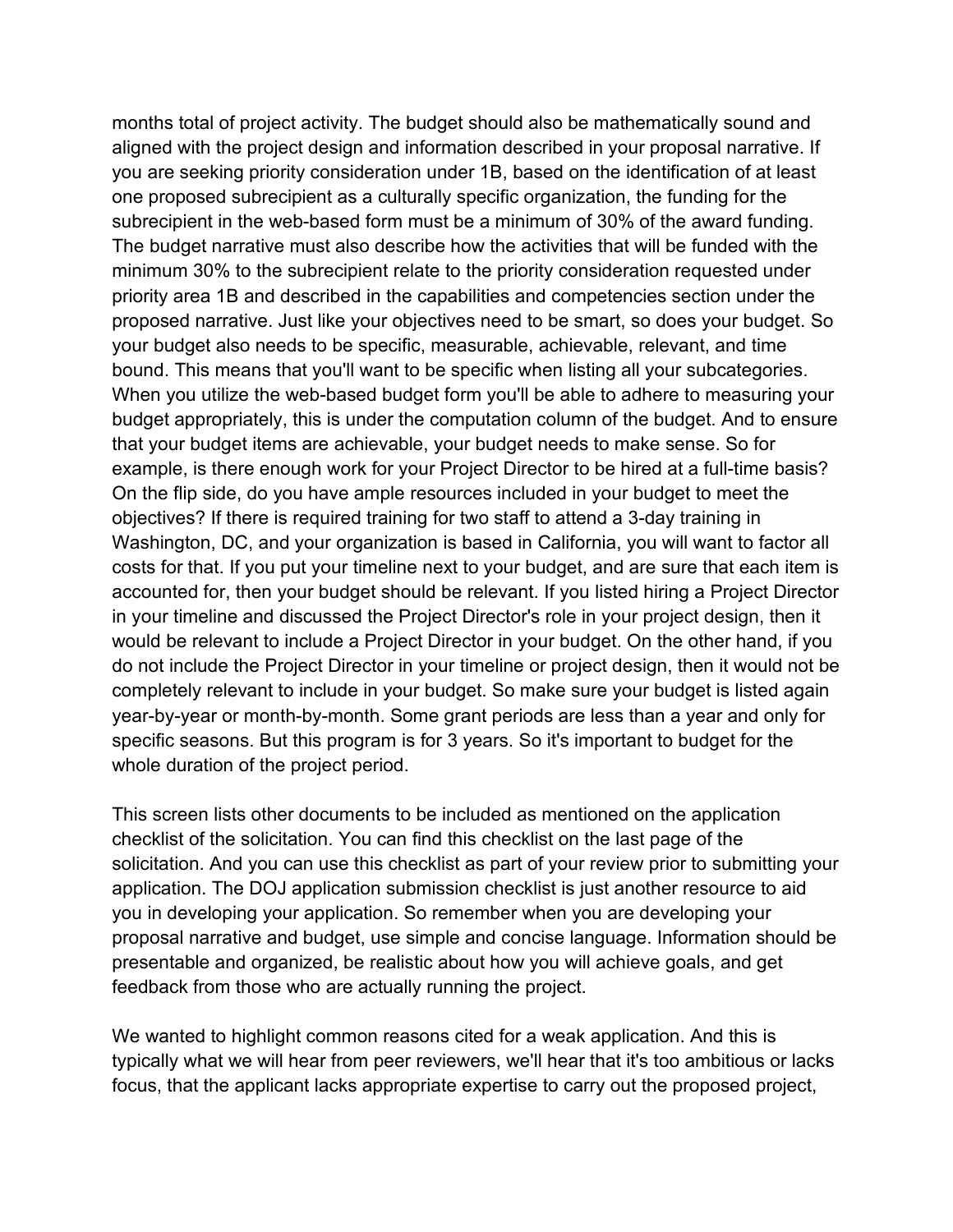that there's no evidence of feasibility. So you can't assume that the peer reviewers are familiar with your project, so you'll want to explain certain aspects of your program. And poor writing, typos, and a lot of grammatical errors. One other reason that is cited for a weak application that's not on here and I've typically seen it, is that there are no citations or a source for any data that's included in your proposal. So all of this is to say is just to remember to adhere to the solicitation requirements.

So now we're going to go over the application process. The application process is done in two steps. First, applicants will need to submit the required application for federal assistance standard form, which is the SF-424, and a disclosure of lobbying activities, which is the SF-LLL form, in Grants.gov. These two forms must be submitted in Grants.gov by 11:59 p.m. eastern time on May 26th, 2022. The full application must then be submitted in JustGrants by 8:59 p.m. eastern time on June 2nd, 2022. The process of submitting an application in JustGrants begins in Grants.gov. Once you have located a funding opportunity with DOJ, you will submit an SF-424 and SF-LLL in Grants.gov. This is the extent of the application requirements in Grants.gov. Aside from the SF-424 and the SF-LLL, most of your application will be entered in JustGrants. Your entity information is populated based upon entries made in SAM.gov and used in Grants.gov.

Since the application submission process is done in two steps, you will have two application submission deadlines. One is for Grants.gov and one is for JustGrants. Each solicitation has an application submission deadline in Grants.gov. After this date, the solicitation is removed from Grants.gov and no one will be able to apply any longer. It is highly recommended that you check the due date in Grants.gov and try to submit at least 72 hours prior to the deadline to provide you with enough time to correct any errors and resubmit if necessary. Once the application has been submitted and validated in Grants.gov, it's then sent to JustGrants for completion. And this can take several days for Grants.gov to complete validation and release it to JustGrants. JustGrants has its own submission deadline, typically two weeks longer than the Grants.gov deadline. For example, if your due date in Grants.gov is May 1st then you have until May 15th to complete the application in JustGrants. So submitting early in both systems is strongly recommended.

The JustGrants submission should include all items that are required in the solicitation. And the JustGrants application submission is final. It's okay to enter preliminary information in Grants.gov if you haven't fully determined your budget or project scope, because you will be able to edit and update all your entries in JustGrants. Some of the ways that JustGrants streamlines the processes that you are provided with the ability to use a web-based budget worksheet. And not only is this process more efficient, but it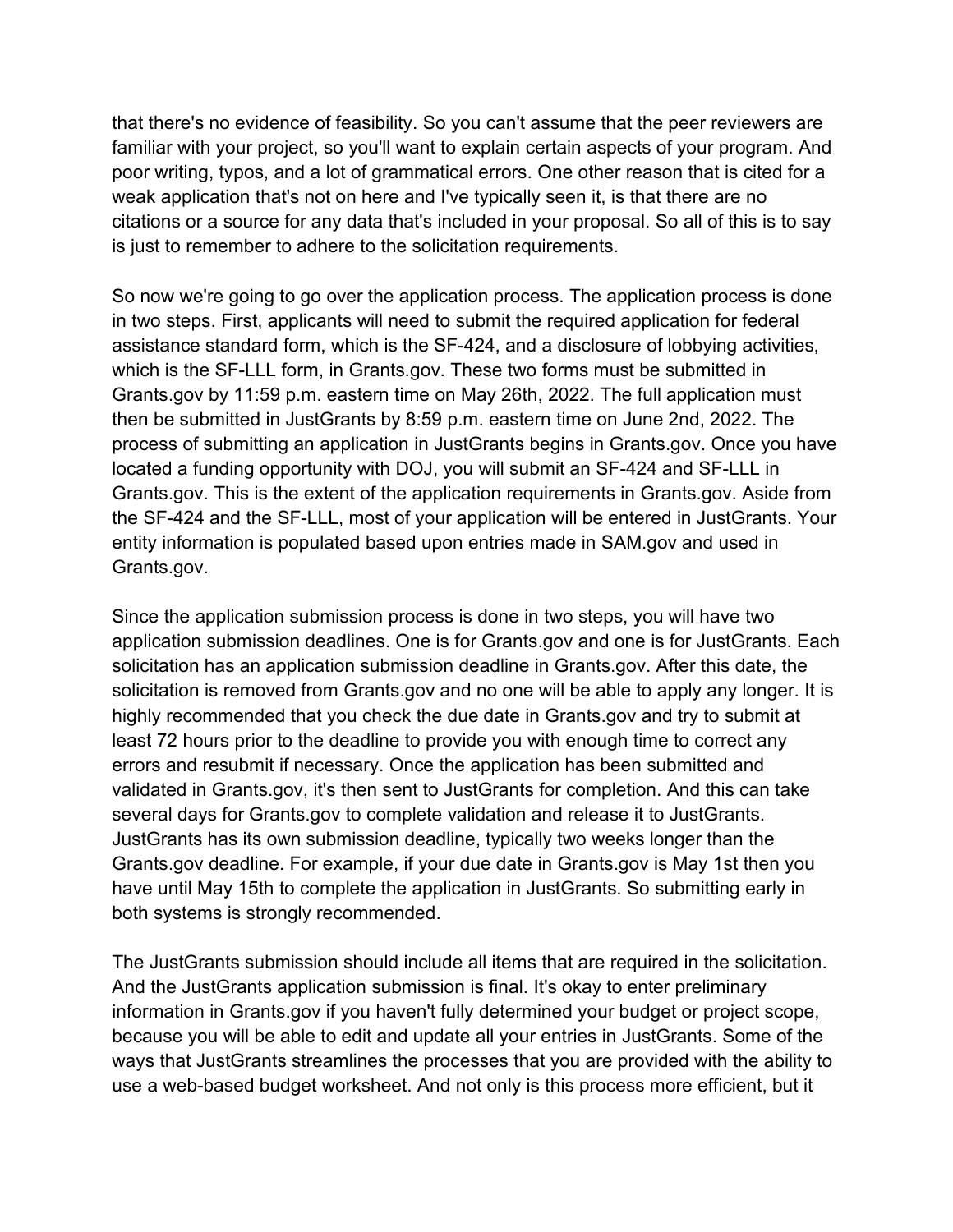also establishes a shared structure and narrative for all of DOJ. Streamlined validation of your budget allows the process of clearing and approving new budgets much faster. And one other note is that your organization specifically your assigned Entity Administrator has more control over users and award assignments, and does not require intervention from DOJ to make updates to those assignments. The Entity Administrator defaults to your organization's electronic business point of contact or the EBiz POC, which is the person that can reassign the responsibilities to another user as needed. Grants.gov provides access to funding opportunities for multiple government agencies and it is not managed by DOJ. So if you have questions about Grants.gov, you will need to contact their help desk for support.

So again, just going to be going over the two-step application process here. The first step to submitting your application is to apply in Grants.gov. In Grants.gov, you will select the option to apply for grants. Remember that the Grants.gov login is separate from your JustGrants login. You will log in Grants.gov using the email address you want to receive notification. There is a workspace icon that will allow you access to funding opportunities. Once you've determined a funding opportunity and applied, you will receive notifications from Grants.gov confirming the receipt of the SF-424, which is your application for federal assistance form. And it will state whether the SF-424 and the SF-LLL were validated and submitted, or were rejected with errors. The notification will include an explanation for any errors. This is why it's a good idea to submit in Grants.gov at least 48 hours prior to the deadline to give you the time you need to correct any errors. Remember that you will not be able to correct errors or continue with the application process once the deadline in Grants.gov has passed. The second step is again to submit the full application, including attachments, in JustGrants. And on the screen here you'll see the website to access JustGrants, which is JustGrants.usdoj.gov.

There are certain web-based forms that must be submitted directly into the system. Your proposal abstract and budget are web-based forms. So for those who are return users, you will need to submit your goals, objectives, deliverables, and timelines just like before, which is directly through the system. Make sure your budget information is included in the budget detail form. And lastly, your disclosure of duplication in cost items. If a section is required and presents you with web-based entries, that's an indicator that you cannot upload a document, you'll need to use the format required in the application.

After you have submitted your application, you're probably wondering what's next. Once all the applications for the solicitation have been reviewed, then the entity will be notified if they have received an award, which will happen before September 30th. Please remember who your Entity Administrator and Authorized Representative are for they will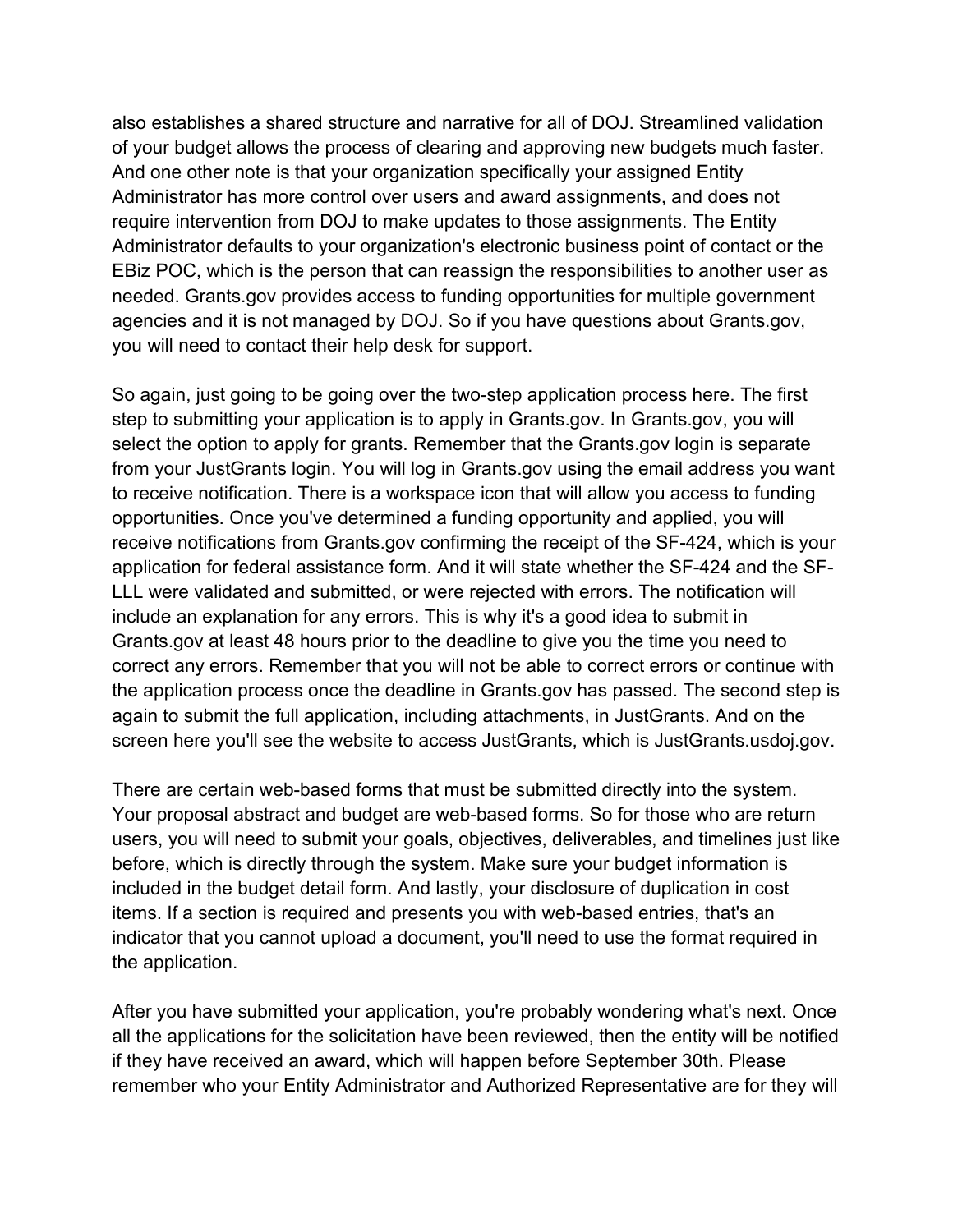be notified if the application deadline is changed. The system will also notify the Application Submitter, the Entity Administrator, and Authorized Representative when the application has been received in JustGrants from Grants.gov. And the Entity Administrator will receive notification on when the award notification has been sent if you are funded. If you have submitted your application, the status will be shown as submitted. You may also see a banner that indicates that it is past due. This banner indicates that the submission deadline has passed, not that your application is past due. So if your status shows submitted, that means that your application has been received by DOJ, so you can ignore the past due banner.

JustGrants offers training resources on the DOJ website. Once you've selected a topic to explore, you'll open a page with training resources dedicated to that topic. Typically, you'll find a job aid reference guide and links to step-by-step videos. These are very short videos, they are meant to be used while you are working, so don't feel like you need to set aside a lot of time to view them. They can really be helpful, especially if you're in the middle of a task in JustGrants and want to verify the next steps. The job aid reference guide provides step-by step-instructions with screenshots as well to help you walk through a particular path. You can print these or view them on your screen depending on how you like to work. They are really a great reference to verifying next steps. And there are two new quick reference guides in the performance reporting topic. And the first is navigating to a performance report and the second is submitting a performance report. So please check out those resources. To provide targeted assistance to applicants applying for DOJ funding opportunities, the JustGrants team is offering office hour sessions on the application submission process. These office hour sessions are held every Wednesday from 2:30 to 4:00 p.m. eastern time. You can find these sessions on the JustGrants website at justicegrants.usdoj.gov/training.

This solicitation also incorporates the OJP Grant Application Resource Guide by reference. This guide provides a lot of guidance to applicants in the preparation and submission of applications to OJP for funding. To assist potential applicants in developing strong proposals in response to our current funding opportunities, OVC hosts educational webinars for interested stakeholders to learn more about the project objectives and submission requirements. A question and answer session is held before the conclusion of every webinar. So you can sign up for news from OVC to stay up to date on webinars as they are scheduled. This is a list of important websites that have been referenced during my presentation and are referenced throughout the solicitation. These are great resources for you as you prepare your application. So we have here our website, the OVC website, the DOJ Grants Financial Guide, JustGrants, the Grants.gov website, the OJP Grant Application Resource Guide that I referenced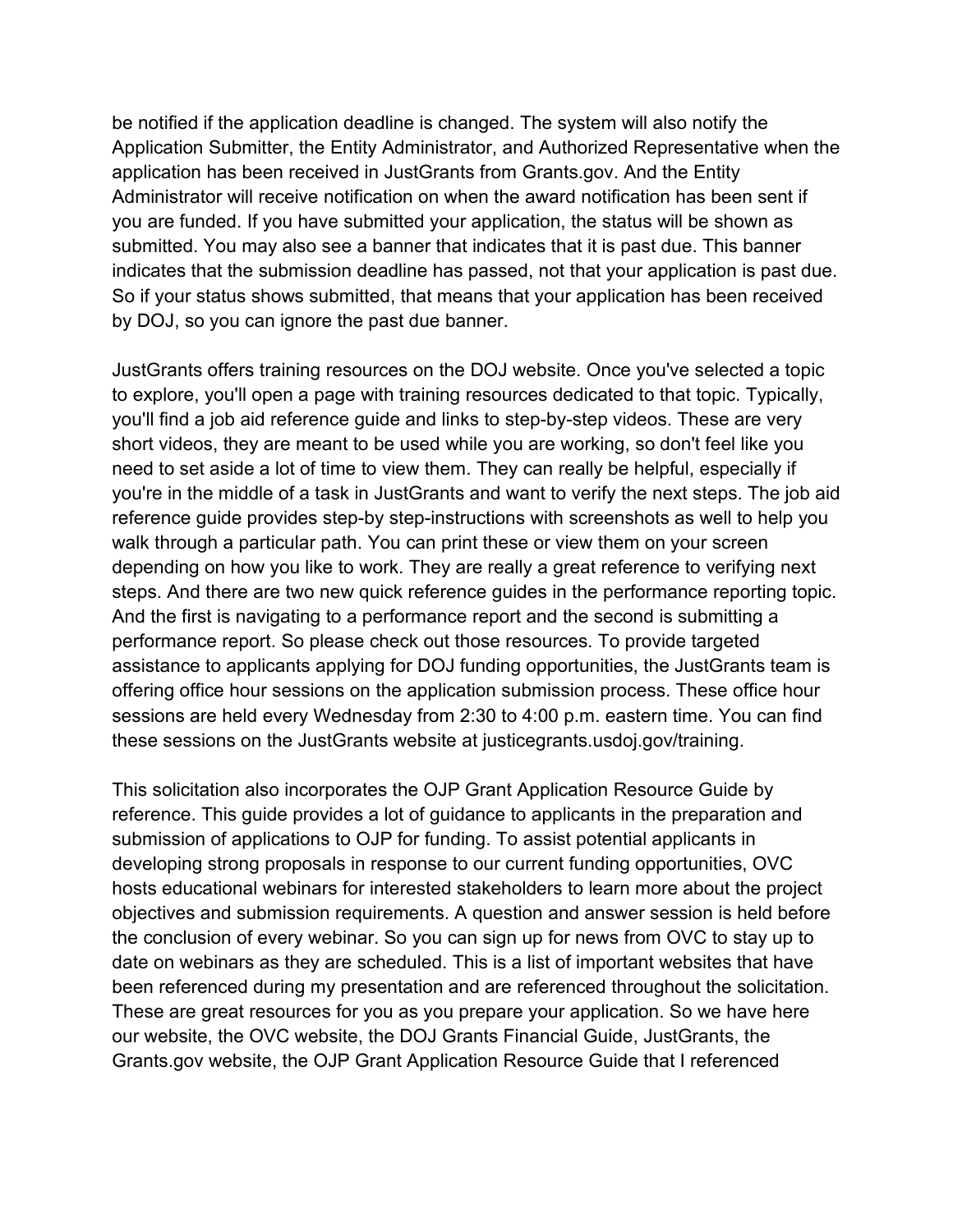moments ago, the OVC Training and Technical Assistance Center, the Grant Performance Measurement Reporting, and then OJP Resource Center.

Here's a list of contact information that will be important to you as you prepare your application. The first is Grants.gov, which is available to provide technical assistance when submitting the SF-424 and SF-LLL. They can be reached by phone at 1-800-518- 4726 or email to support@grants.gov. Next is JustGrants, which is available to provide technical assistance on submitting the full application. They can be reached by phone at 833-872-5175 or email to JustGrants@usdoj.gov. Finally is the OJP Response Center, which is available to provide technical assistance with programmatic requirements. They can be reached by phone at 800-851-3420 or email to grants@ncjrs.gov. As a reminder, you'll want to submit the SF-424 and SF-LLL in Grants.gov by May 26, 11:59 p.m. eastern time. You'll submit part two, the full application, in JustGrants by June 2nd, no later than 8:59 p.m. eastern time. And again, you should really consider reviewing one of the previously recorded submitting an application sessions for more information should you need additional assistance in submitting your application.

If you're interested in staying connected and want to receive updates on new funding opportunities and other OVC announcements, you can subscribe to news from OVC at our website, and the link is on the screen there for you. This week is National Crime Victims' Rights Week. The NCVRW resource guide artwork is now available online to help your organization plan its public awareness activities during NCVRW, which is commemorated from April 24th to April 30th. Using the artwork to help inspire your community and raise awareness of victims' rights, the 2022 NCVRW theme is right, access, equity for all victims. And this year's theme underscores the importance of helping survivors find their justice by enforcing victims' rights, expanding access to services, and ensuring equity and inclusion for all. You can join OVC in raising awareness of victims' rights and services, celebrating progress achieved, and honoring victims and the professionals who serve them. You can also stay connected to OVC through social media. We are on Facebook, Twitter, and YouTube.

And that concludes my presentation. So we should have--we have about 10 minutes for questions and answers, looks like we have several questions here. The first question is "Are for-profits available under the other category? We are a corporate housing agency that has created a platform working with nonprofits and government agencies to provide hotels for victims of crime." I believe in the eligibility section--I don't believe that forprofits were included. Thank you for putting that. I don't see for-profits on here. So you will not be eligible to apply. The second question, "Are private companies allowed to apply for this grant under other or is this limited to state, territory, government?" If your company--it sounds like a private company. So it's not a nonprofit.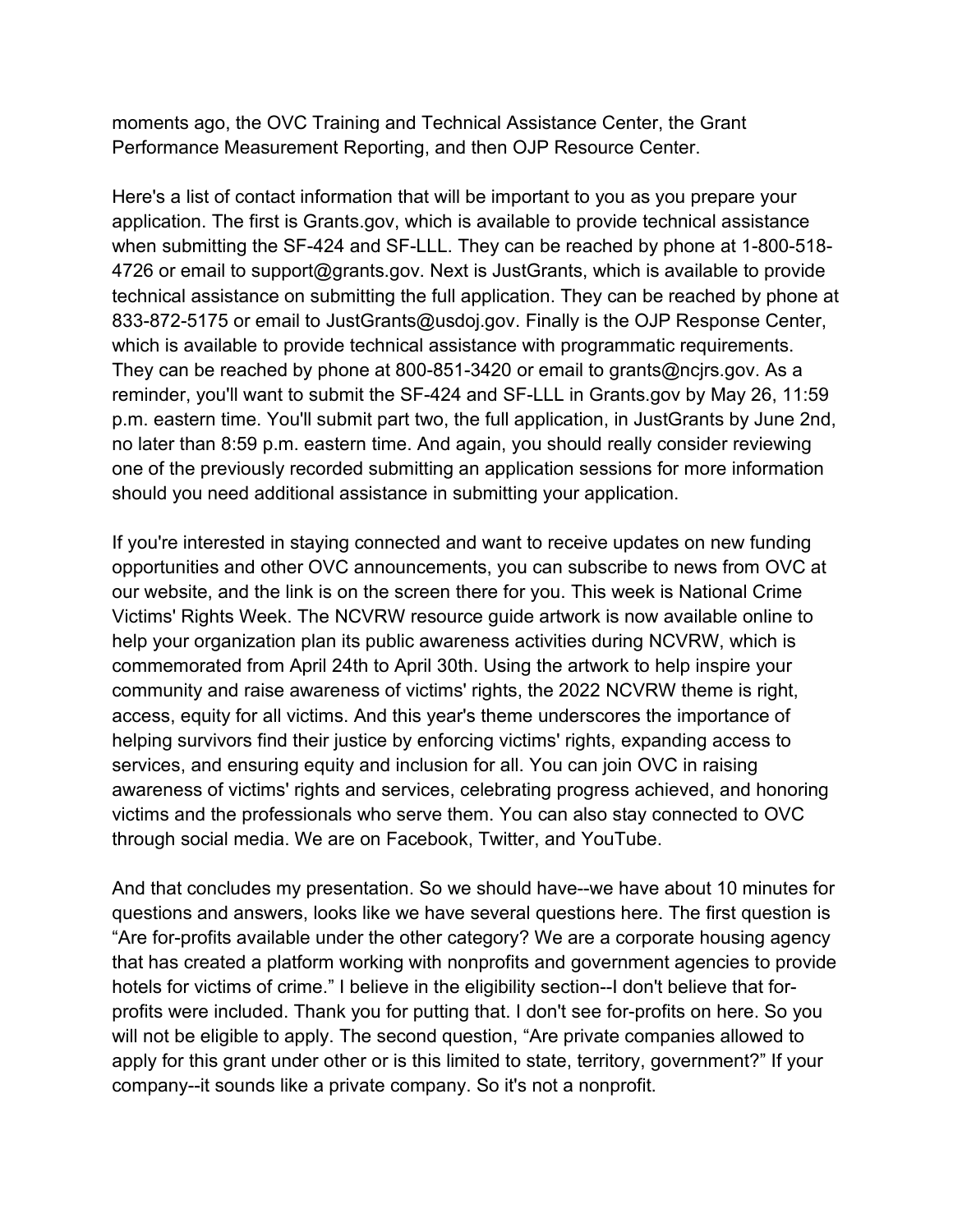DARYL FOX: Ivette, is there a--you did mention it in the presentation in the other category. Can you just explain what is included in that, maybe that'll help clear up for these two individuals?

IVETTE ESTRADA: Yes, that's a good point. So the other category for purposes of this solicitation means any state of the United States, the District of Columbia, the Commonwealth of Puerto Rico, the Virgin Islands, Guam, American Samoa, and the Commonwealth of the Northern Mariana Islands. So hopefully that helped. If not, you can email the--Daryl, can you put the--there it is. The contact information for, I would email the technical assistance with programmatic requirements to confirm whether you are eligible. And someone can get back to you to confirm that, and the email address is grants@ncjrs.gov.

Another question we had was "Please talk a bit more about what documents go into Grants.gov and what goes into JustGrants." We have--if we can go back to that slide, I want to say 37. And here are the web-based forms that are in JustGrants. So this was- let me see. They were talking about what goes into Grants.gov and what goes into JustGrants. Okay. Can you go to 35? Or it might--sorry, 34. So in Grants.gov, you'll submit the SF-424 which is the application for federal assistance form, and the SF-LLL which is the disclosure of lobbying activities form. So you'll complete both of these forms in Grants.gov. The rest of the application is submitted in JustGrants.

Another question that we have is regarding the award information. And the question is "Up to \$750,000 is at total over 3 years or used in 1 year?" So the award amount of \$750,000 covers the 3 years. So you'll apply up to \$750,000 for a 3-year period. Another question has to do with the 3-year duration. "FY 22 is for FY 23 to 25 with a new process in 2025 for FY 26, or is this year for 3 years, 2023?" I'm not sure what that means. But the 3-year duration--hopefully I answer your question here. The 3-year duration is based off the federal fiscal year. So that is from October 1st to September 30th. So for example, if you're awarded, your first year will be October 1st, 2022 through September 30th, 2023. And then the second year is the same thing, and the third year is the same thing. So it's based off the federal fiscal year of October to September. Okay.

Another question is "In the solicitation, it states that OVC will support national scope and regional initiatives. Can the program have a more narrowed local focus or does it need to reach the regional area?" You can certainly have a narrowed focus where it's more local, but we are looking for projects that can be replicated at a more regional or national level. So as long as you can demonstrate that your project can potentially lead to one being replicated, then I think that would be a good direction to go in.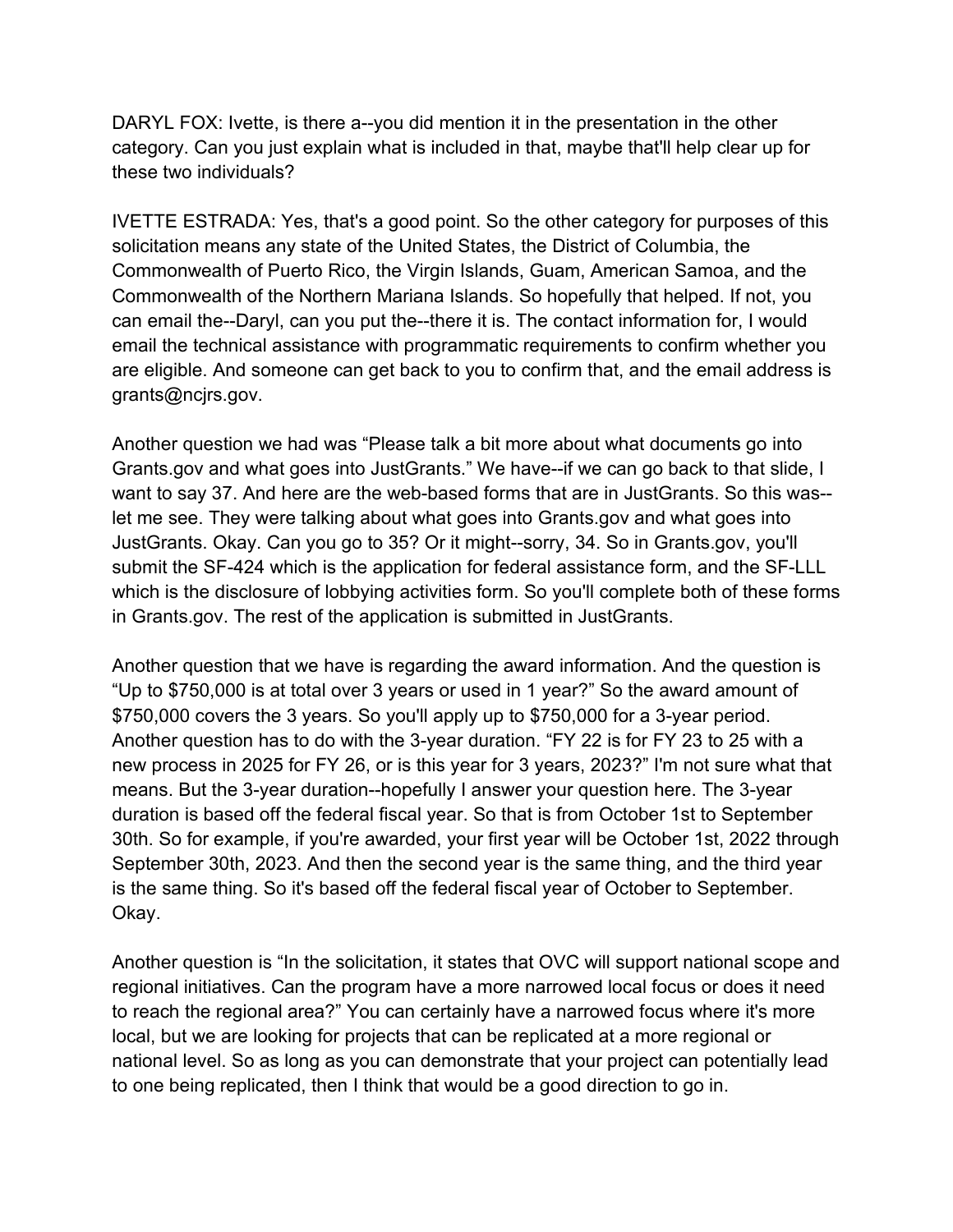Another question is "Is there a definition of a culturally specific organization?" I think this presentation answered this question but to double check, the applicant doesn't need to be a direct service provider to clients to victims. Yes, we do have a definition of culturally specific organizations. And I believe I covered that in one of the slides but I will go ahead and read it again. The culturally specific organizations are defined for purposes of this solicitation as private nonprofit or tribal organizations whose primary purpose as a whole is to provide culturally specific services to, among others, Black people, Hispanics and Latino people, Native American and other Indigenous people of North America, Asian Americans, Native Hawaiians, and/or Pacific Islanders. So, the second answer to your question is that the applicant doesn't need to be a direct service provider, you can sub out to a culturally specific organization if your organization doesn't serve this population.

Another question is "If we initiate in Grants.gov and submit federal required forms that are then unable or do not apply, is there a process to cancel the initiated application?" I'm not 100 percent sure if you can cancel or withdraw a submission. I would reach out to Grants.gov for further guidance on that.

Another question is "Is there an outline we can follow for the application to make sure we include all parts of the application? Or do we put that together ourselves?" Yes, there is an application checklist. And I believe we had it on one of our slides here, 29, if you can go to 29, please. Here's the application checklist. And you can find this checklist on the last page of the solicitation. But it'll give you the opportunity to check off all of these elements. If some of them are applicable to you. But you can follow this checklist here to guide you through the application process to make sure that you include at least all of the required documents.

Another question is "Will we get a denial if not selected?" Yes, you will. You will receive an email from OVC if your proposal was not selected. Usually, we will notify those that have been awarded first. And then those that were not selected for funding will receive a letter. And in that letter, it will include a copy of the peer reviewer's comments, which you can then use to help strengthen your proposal should you apply again in the future.

Another--I know we're just a minute over. I'll answer this last one here. "Can a program such as TeleSANE, which is increasing access to sexual assault services, fit under this solicitation? And can public institutions of higher ed be able to apply?" Yes, public institutions of higher education are eligible to apply. The TeleSANE Project, I believe could fit under this project scope. Again, you just want to make sure that the scope of the project fits all of the elements under the solicitation, but it seems as if this potentially